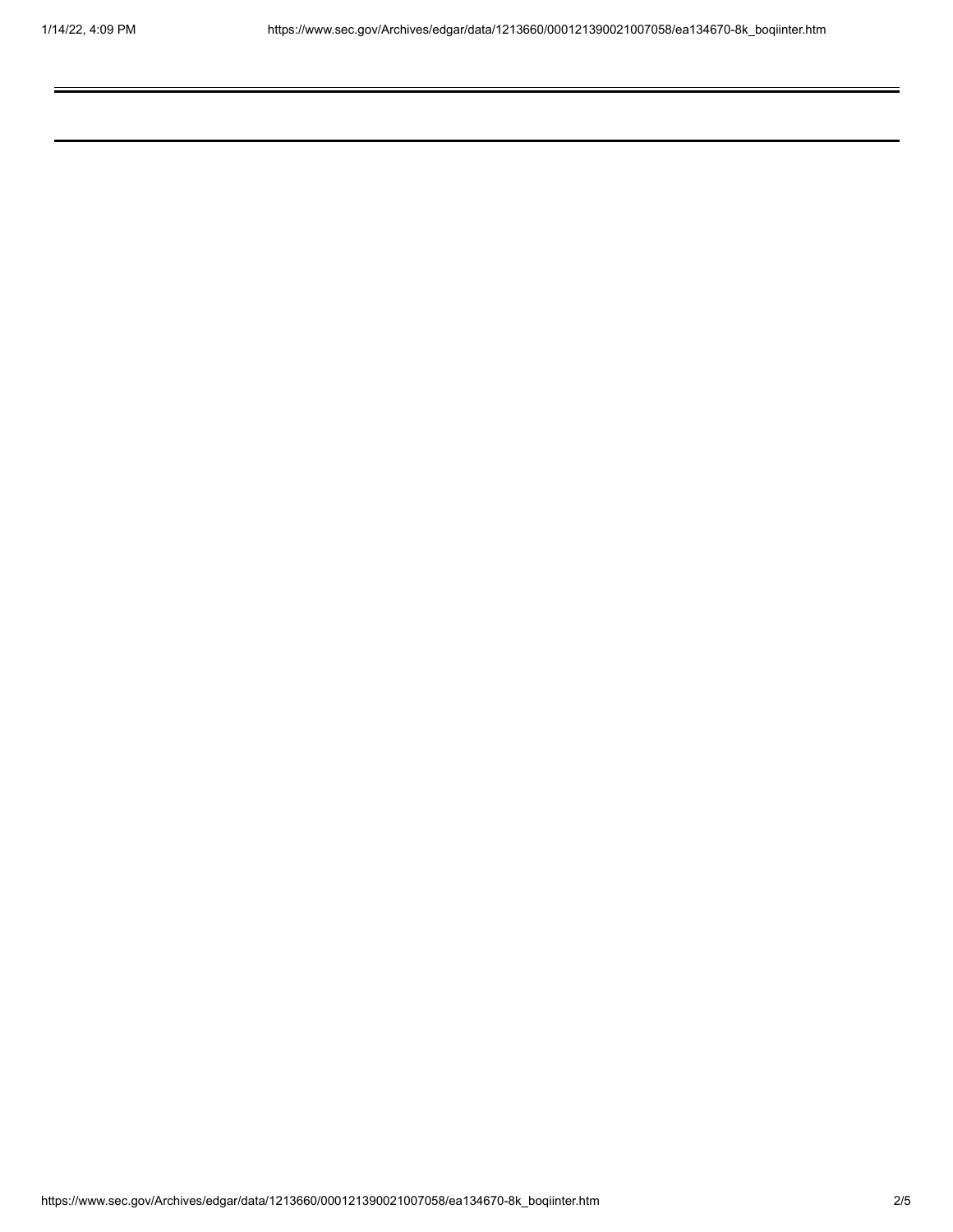#### **Section 2 – Financial Information**

#### **Item 2.01. Completion of Acquisition or Disposition of Assets.**

As previously disclosed, on December 11, 2020, the Registrant entered into a stock purchase agreement (the "Agreement") pursuant to which the Registrant agreed to sell all the issued and outstanding shares of the capital stock of its wholly owned subsidiary Boqi Zhengji Pharmacy Chain Co., Ltd. to a citizen of the People's Republic of China (the "Buyer") for US\$ 1,700,000 in cash (the "Purchase Price") (the "Pharmacy Sale").

The transaction was closed on February 2, 2021. The Purchase Price was paid by the Buyer in full upon closing.

The foregoing description is qualified in its entirety by reference to the full text of the Agreement, which was filed as Exhibit 4.2 to the Registrant's Current Report on Form 8-K dated December 14, 2020 and is incorporated in this Report by reference.

#### **Item 8.01 Other Information.**

On February 5, 2021, the Registrant issued a press release announcing the completion of the Pharmacy Sale. A copy of the press release is attached as Exhibit 99.1 to this current report on Form 8-K and is incorporated by reference herein.

The information under this Item 8.01, including Exhibit 99.1, is deemed "furnished" and not "filed" under Section 18 of the Securities Exchange Act of 1934, as amended (the "Exchange Act"), or otherwise subject to the liability of that section, and shall not be incorporated by reference into any registration statement or other document filed under the Securities Act of 1933, as amended, or the Exchange Act, except as shall be expressly set forth by specific reference in such filing.

The information in this Current Report on Form 8-K, including Exhibit 99.1, may contain forward-looking statements based on management's current expectations and projections, which are intended to qualify for the safe harbor of Section 27A of the Securities Act of 1933, as amended, and Section 21E of the Securities Exchange Act of 1934, as amended. The statements contained herein that are not historical facts are considered "forward-looking statements." Such forward-looking statements may be identified by, among other things, the use of forward-looking terminology such as "believes," "expects," "may," "will," "should," or "anticipates" or the negative thereof or other variations thereon or comparable terminology, or by discussions of strategy that involve risks and uncertainties. In particular, statements regarding the efficacy of investment in research and development are examples of such forwardlooking statements. The forward-looking statements include risks and uncertainties, including, but not limited to, the effect of political, economic, and market conditions and geopolitical events, including the current COVID-19 global crisis; legislative and regulatory changes that affect our business; the availability of funds and working capital; the actions and initiatives of current and potential competitors; investor sentiment; and our reputation. The Registrant does not undertake any responsibility to publicly release any revisions to these forward-looking statements to take into account events or circumstances that occur after the date of this report. Additionally, the Registrant does not undertake any responsibility to update you on the occurrence of any unanticipated events, which may cause actual results to differ from those expressed or implied by any forward-looking statements. The factors discussed herein are expressed from time to time in the Registrant's filings with the Securities and Exchange Commission available at http://www.sec.gov.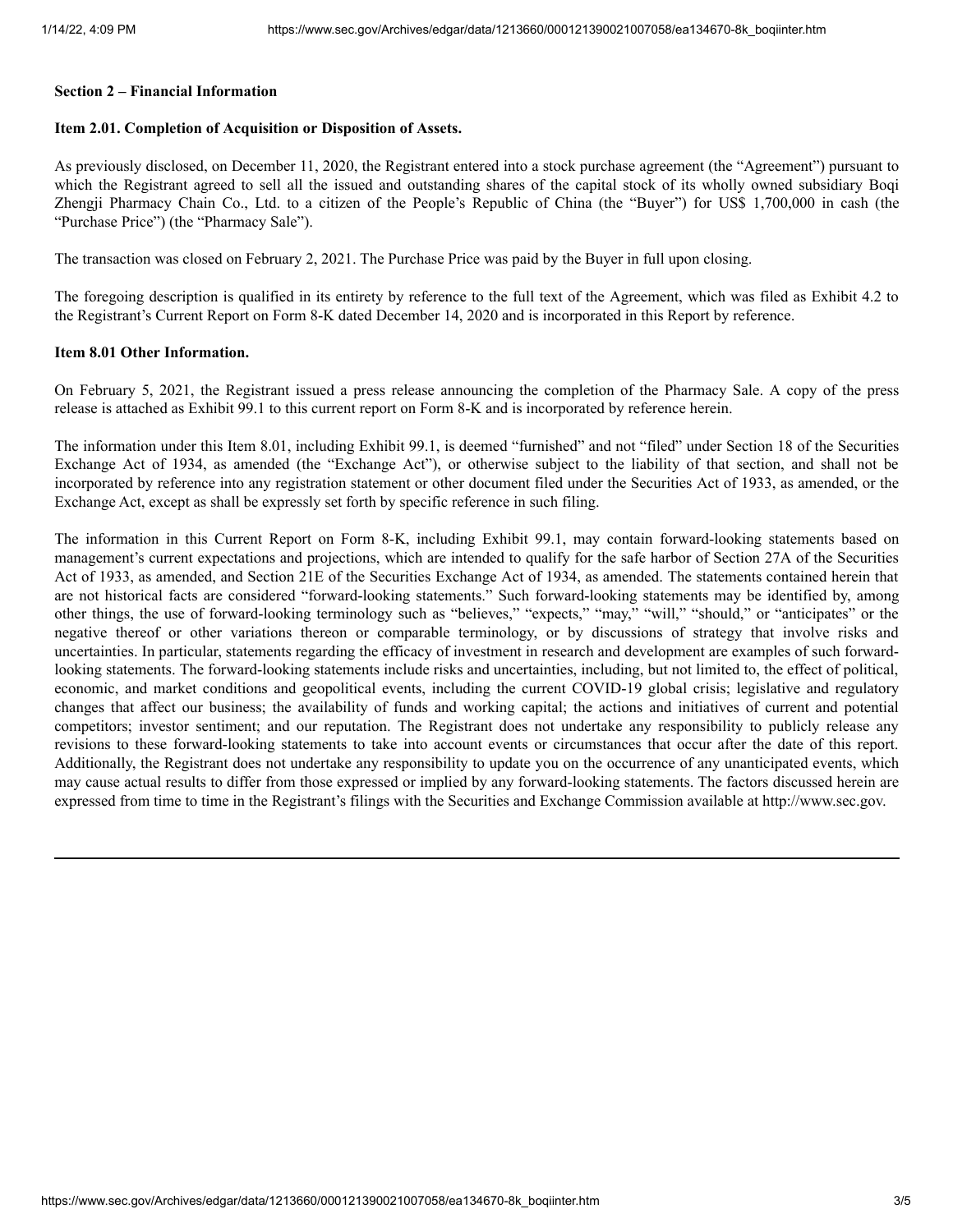# **Item 9.01 Financial Statements and Exhibits.**

(d) Exhibits

# **Exhibit Description**

99.1 Press Release dated [February](https://www.sec.gov/Archives/edgar/data/1213660/000121390021007058/ea134670ex99-1_boqiinter.htm) 5, 2021